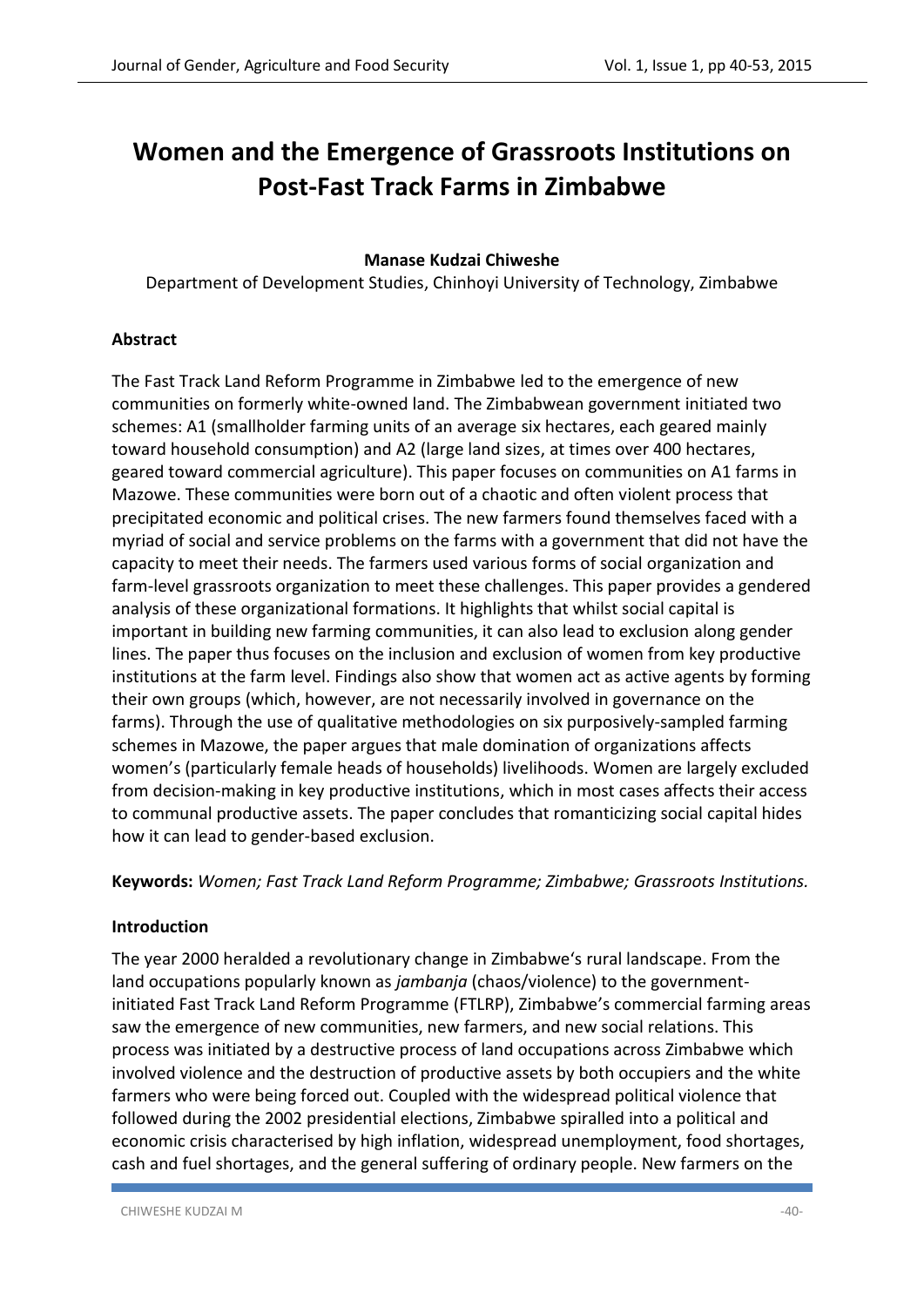land were thus faced with serious structural concerns from the onset, especially among A1 smallholder producers. A1 farms in Mazowe took a villagize model: A farm that used to belong to one person is subdivided into 6 hectares farms, with houses built in a village format. Due to the constraints initiated by the crisis, the government of Zimbabwe could not afford to offer basic services and support for new farmers. The farmers thus largely depended on social organization and networks to survive. Chiweshe (2011) characterizes these social formations as farm level institutions (FLIs), which are an important form of farmer agency.

The major argument in this paper is that women are involved in complex and contested ways in grassroots organizations and in emergent forms of social networks at the farm level. These complex interactions with grassroots organization influence women's exclusion from productive spaces but also form spaces of agency for women via self organization. The paper investigates how women are involved in decision-making within these institutional formations and how this impacts their access to resources. Women's lack of access to decision-making affects their access to communal productive resources such as irrigation pipes, boreholes, and farm equipment, which in turn affects their productive capacity and food security. Post-fast track farms in Zimbabwe are highly gendered, as roles between men and women are based on partriachial values. Such values determine where women are located within social systems and what assets they have at their disposal. Governance of resources at the farm level remains male-dominated, leaving women (especially single women) with little access to productive resources. This marginalization of women is disturbing, given that they constitute more than 52 percent of Zimbabwe's total population (Government of Zimbabwe National Gender Policy of Zimbabwe, 2004) and more than 60 percent of the women in Zimbabwe depend on farming (Matondi, 2008).

#### **Background on Gender and Zimbabwe's Fast Track Land Reform Programme**

The first land reforms in the 1980s mainly excluded women thanks to partriachial language contained in the planning documents. For example, Mazhawizha and Manjengwa (2009) show that government policy stated that a settler had to be either married or widowed, thereby discriminating against single unmarried women. This was discriminatory to many single women who wanted land in their own names. For married women, permits were issued in the name of the husband (Moyo, 1995). Dekker (2004) argues that by 1984, only 4 percent of the newly resettled farmers were female heads of households (and all of those were widows). Data from 1997 reveals that less than 5 percent of women had land registered in their names (Chingarande, 2008). Under the FTLRP, women were involved in the land occupations that spread across Zimbabwe in early 2000. Women were at the forefront of the process and with continued lobbying from groups such as the Women's Land Lobby Group, there was a twenty percent quota set aside for women. However the quota was not reached as according to the Utete Report (Utete, 2003) only 18 percent of beneficiaries were women (A1 women got 18 percent and A2 women only 12 percent). Chingarande (2010) shows how in the Nyabemba area, married women who gained access to land in their own right had their names removed from the offer letters by their husbands at the Lands Offices. The practice also reinforced patrilineal control of land and hence distanced women from the possibility of controlling land in their own right. Space for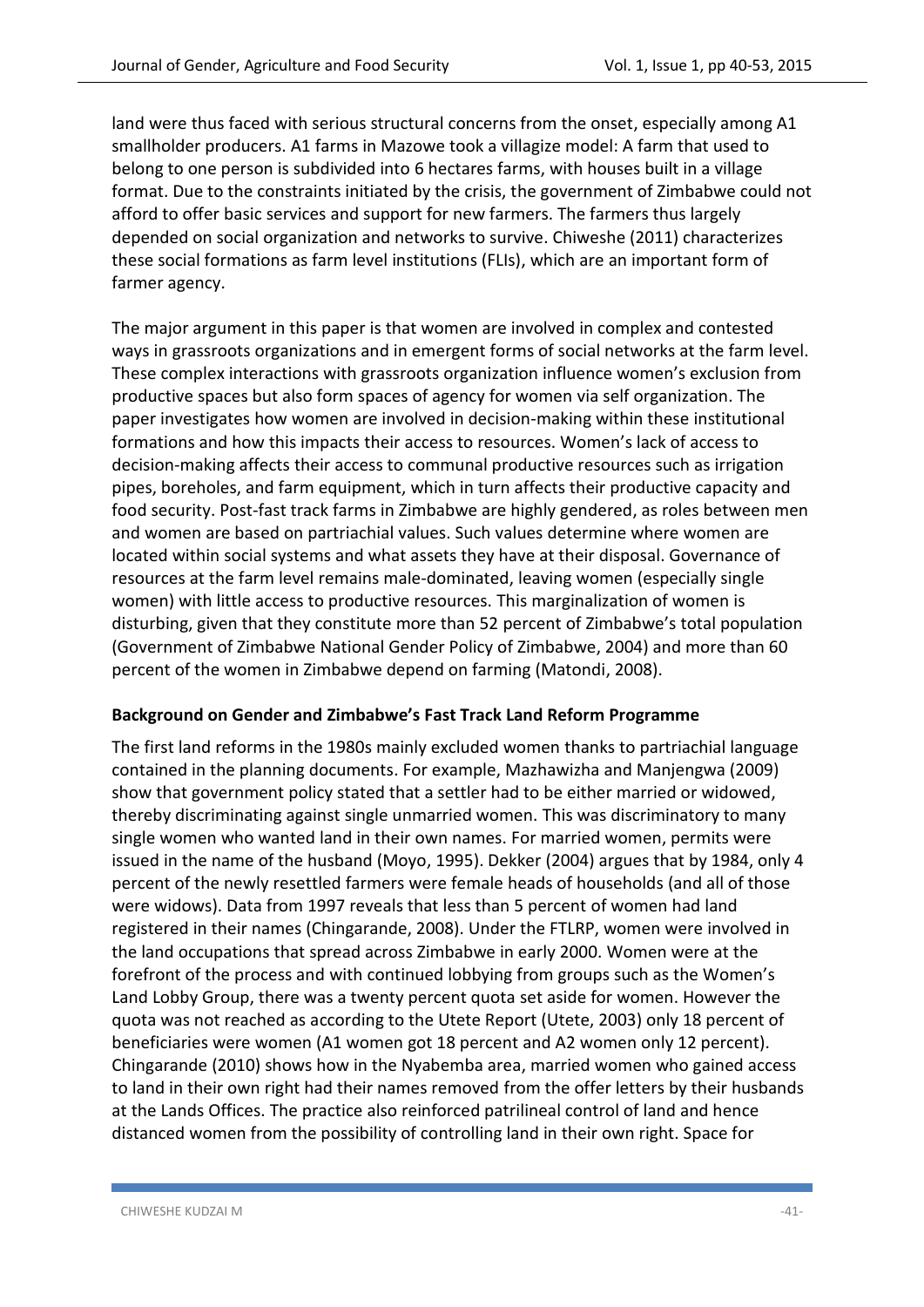women in the newly resettled areas is thus limited and their influence is minimal in terms of decision-making.

The resettlement program opened a sanctuary for a class of women who had found it difficult to survive and possess land in their own right. Chaumba *et al*. (2003) note that it is quite common for widows and divorcees to be accused of witchcraft and causing the death of husbands (particularly in AIDS cases), and they are sometimes even chased away by their in-laws. Resettlement provides an opportunity to start anew. Though in Mazowe such stories are rare, there are women who not only partook in the initial land invasions but have carved out a niche for themselves. Selby Farm in Ward 21 offers examples of women who have benefited from the land reform program. The farm committee is made up of women who were all part of the land invasions, and they have over the years worked very hard to ensure that women have equal access to inputs. However, the patrilineal mode of organization is now being implemented in the newly resettled areas. In this regard, the control, administration, and management of land by men are vital ways of controlling women. Land, tradition, and culture are used as important bases in the construction and reinforcement of masculine domination. Hence, as Goebel (2005) notes, "the tenuousness of women's relationship to resettlement land must be understood through the lens of culture and ritual, particularly through the ways in which tradition is deployed in the resettlement context … [where] … aspects of traditional culture such as family ancestor appeasement and bringing home the dead (*kurova guva*) are commonly practised." These practices enact and express a cosmology that understands the environs as populated by and under the care of ancestral spirits. The practices also reinforce patrilineal control of land and hence distance women from the possibility of controlling land in their own right. Space for women in the newly resettled areas is thus limited and their influence is minimal in terms of decision-making.

## **Theoretical framing**

## *Gendered Dimensions of Social Capital*

New resettlement areas in Zimbabwe are highly gendered, as roles between men and women are based on patriarchal values. To understand how women interact with farm level institutions, this paper provides an analysis of how social capital is gendered. The concept of social capital used here borrows from Bourdieu (1986), who conceives of social capital as one of four key forms of capital (along with economic, cultural, and symbolic). The author defines social capital as,"[t]he aggregate of the actual or potential resources which are linked to possession of a durable network of more or less institutionalised relationships of mutual acquaintance and recognition—or in other words, to membership in a group—which provides each of its members with the backing of the collectively owned capital, a 'credential' which entitles them to credit, in the various senses of the word" (Bourdieu, 1986). Bourdieu's conceptualization of social capital demonstrates how power and privilege become manifested in social organization at the farm level. Social capital has been viewed as a concept formed for the benefit of everyone in a community (Putnam, 1995; Coleman, 1988). Hence, Putnam (1995) argues that the productive activity of social capital is manifest in its capacity to "facilitate coordination and cooperation for mutual benefit". This paper, however, questions any such inherent link, especially in heterogeneous communities such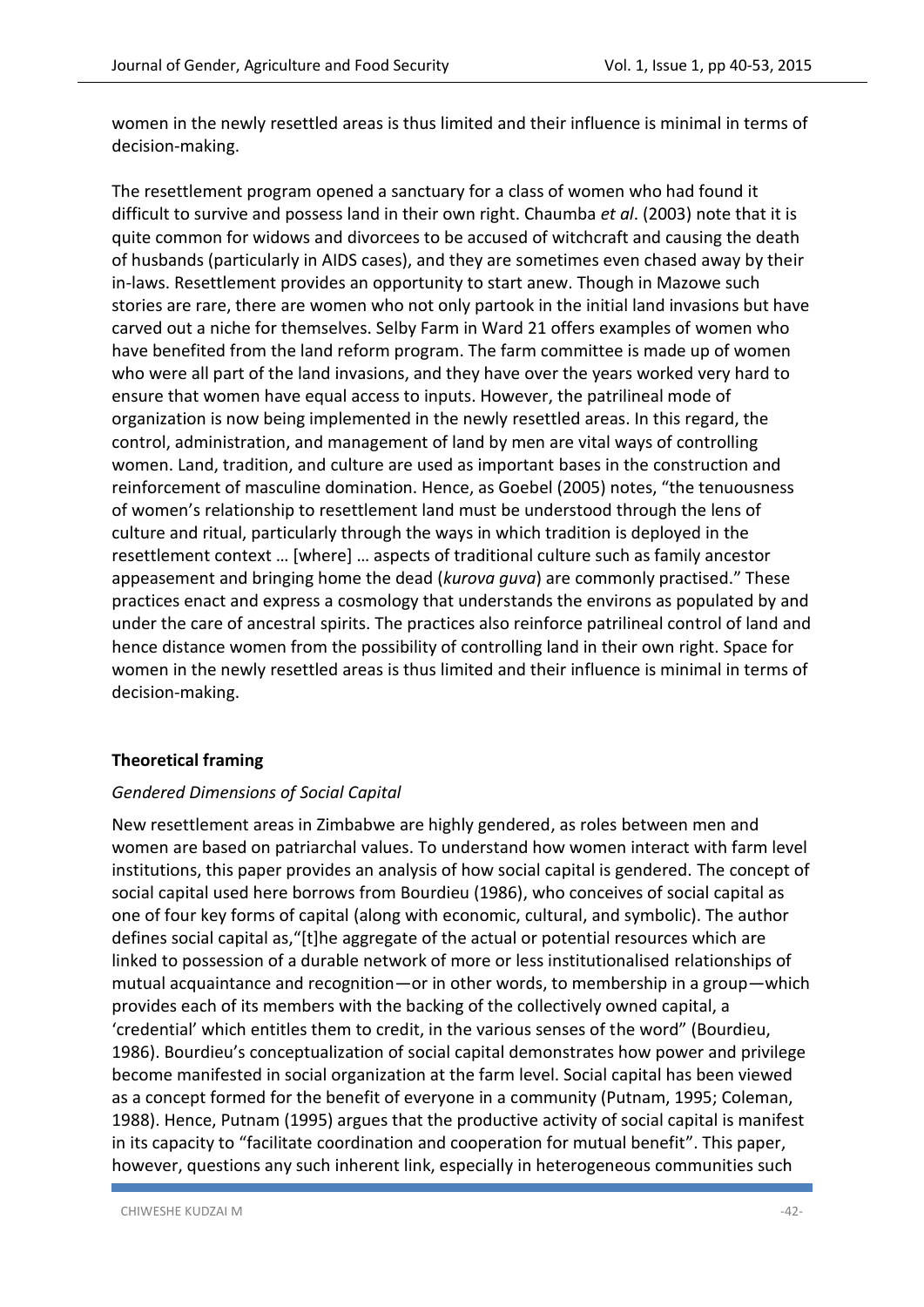as the newly resettled areas. In fact, in examining the co-construction of the variety of capitals and the interrelations between them, Bourdieu (1986) argues that social capital is not always mutually beneficial; privilege and disadvantage are covertly reproduced as well (Butler and Robson, 2001).

To better focus this conceptualization of social capital, this paper borrows from an increasingly popular gendered critique of social capital. This critique is based on gender analysis that provides an understanding of how social networks can be both inclusive and exclusive. Bebbington (2007) and Molyneux (2002) allude to the gendered silence of social capital. Feminist authors emphasize that social capital is not innocent, neither in its place in development discourse nor in its existing forms as social networks (Bebbington, 2002). The term is not gender-blind, but is rather laden with gendered connotations. One of these is that social capital is a form of capital for the poor and in particular capital for poor women. In this regard, women are assumed to have the time to engage in associational life and microfinance programs (Molyneux, 2002). In Bebbington's (2007) words, "the tendency to essentialize poor people's predispositions to organize thus seems even greater when poor women are the implicit subjects of social capital maintenance." These essentializations prosper because social capital debates have ignored intra-household gender and age dynamics. Social capital—as viewed by scholars using Putnam's and Coleman's ideas—is seen as a household, community, or even regional asset without regularly considering the varying forms and levels of social capital that different members within the unit (for example, the household) possess. Following Bourdieu's definition of social capital, to understand "the aggregate of the actual or potential resources which are linked to [women's] possession of a durable network", one must also understand the ideologies that influence how much other household members are able to make claims on the resources made available through these networks (Bebbington, 2007).

In Cameroon, women's lack of income is not directly due to their deficient social capital; rather, it is a result of discriminatory practices and institutions sustained through men's social capital and which limit women's access to markets, assets, and institutional spheres (Mayoux, 2001). The nascent body of work on gender and social capital shows not only that this lacuna leads to distorted analyses, but also to dangerous policy prescriptions that can all too easily lend themselves to the reproduction of forms of social capital that are already part of the maintenance of gendered norms and structures. The existence of gendered social capital requires understanding distinct forms of social capital in their social (often patriarchal) context (in which hierarchy and difference are embedded). For Bebbington (2007), this means always highlighting in one's analysis the relationships between forms of social capital and the ideologies that underlie, normalize, and help reproduce difference, domination, and inequity. Mayoux (2001) notes that there is a need for more serious consideration of the ways in which gender inequalities in resources, power, and rights structure the nature of the rules, norms, and forms of association among women and between women and men. Silvey and Elmhirst (2003) therefore call for a more complete picture of social capital, specifically one that includes attention to the gendered and intergenerational conflicts and hierarchies within social networks and the broader contexts of gender difference within which social networks are forged. Such a re-conceptualization might lead to an understanding of social capital that is more analytically attuned to issues of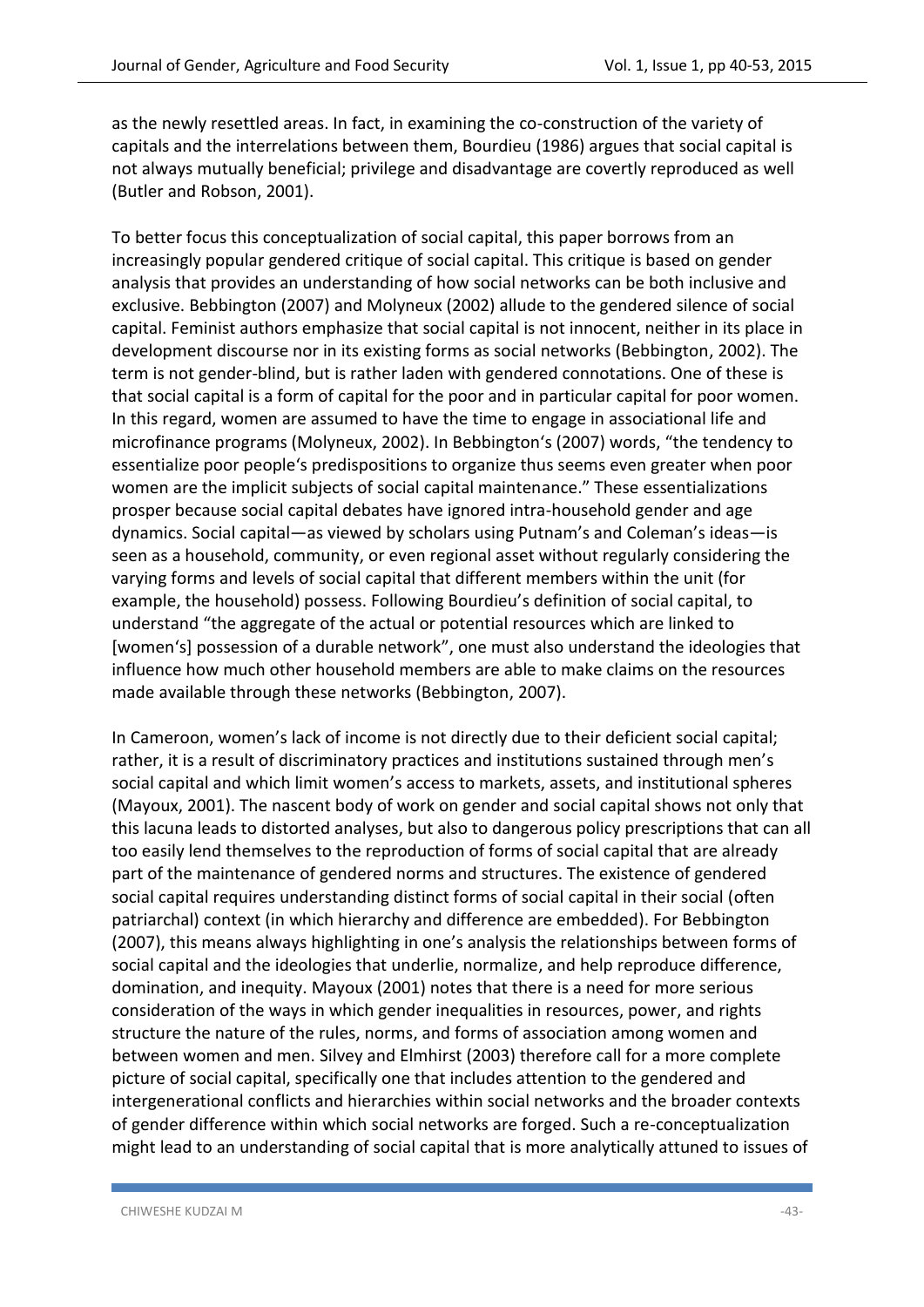equity and inclusion (Bebbington, 2007). This is what the paper intends to do by focusing on how social capital impacts and is impacted upon by gender.

## *What are Farm Level Institutions?*

Farm level institutions in this paper include all institutional forms that emerged in the communities that grew out of the fast track land reform. Various farm level institutions emerged as a response to a multiplicity of challenges faced by the new class of farmers. For example, fast track land reform was criticized both locally and internationally for its chaotic character and dire economic effects. Such criticism—especially from Western donors brought with it sanctions, suspension of balance of payments supports, a reduction in direct foreign investment, and a decrease in humanitarian aid. This—combined with falls in agricultural productivity and subsequent industrial production in downstream industries led to a rapidly devaluating Zimbabwean dollar, enormous inflation, and high unemployment figures (Masiiwa, 2005). This economic crisis has heavily impacted new farmers, who find it increasingly difficult to afford inputs and access loans. Unlike in the communal areas, most new farmers cannot depend on kinship ties for help; thus they have formed other networks to respond to these challenges, including farm committees, irrigation committees, and health committees.

## **Methodological approach**

This study is based on a qualitative design and focuses on six A1 schemes in Mazowe District in Zimbabwe. Each of the six schemes selected (the Hariana, Hamilton, Davaar, Visa, Usk and Blightly farms, described in Table 1 below) has one or more of the following: Irrigation equipment, schools, and clinics, as well as proximity to A2 schemes (to ensure that a wide range of farm level institutions are covered). The characteristics of the schemes are outlined in Table 1.

A total of five focus group discussions (FGDs) were conducted with women living and working on the fast track farms. The groups were purposively selected to ensure inclusion of all groups of women living on the farms, such as plot holders, female-headed households, youths, community leaders and farm workers. The FGDs focused on all facets of social life on the fast track farms, with a special emphasis on institutional issues and social networks. 20 in-depth interviews were conducted with a variety of men and women of different ages and backgrounds.

The respondents were drawn from women on the six farms, committee members, youth, and female farm workers. Interviews detailed the life story of these people before and after settlement, focusing on experiences of everyday life on the fast track farms. Key informant interviews were also conducted with female extension officers and women on farms outside of the six. Some evidence was gathered through observation and in informal settings (such as club houses, field days, and training sessions for farmers). The example is adequate for an exploratory qualitative study which does not seek to generalize findings to the whole population.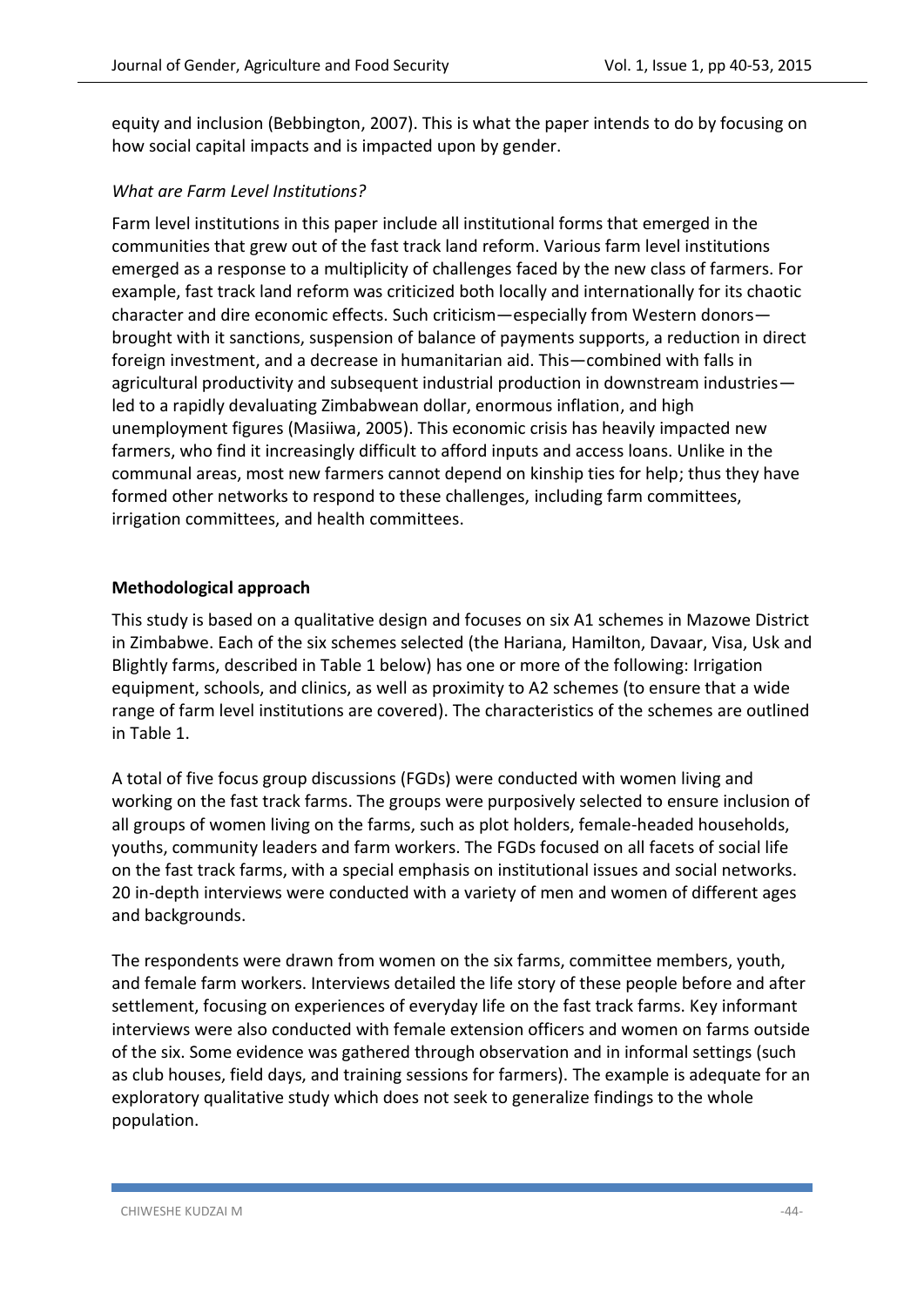| Ward | Farm     | <b>Model</b> | <b>Hectarage of</b><br>original farm | No. of<br><b>Beneficiaries</b> | Farm level institutions studied                                                                                                        |
|------|----------|--------------|--------------------------------------|--------------------------------|----------------------------------------------------------------------------------------------------------------------------------------|
| 14   | Hamilton | A1           | 516.3091                             | 41                             | Irrigation Committee, Committee of<br>Seven, Revolving fund group                                                                      |
| 14   | Davaar   | A1           | 1468.75                              | 33                             | Health Committee, Electricity<br>Committee, Irrigation Committee,<br>Committee of Seven, Revolving fund<br>group                       |
| 18   | Usk      | A1           | 919.9003                             | 59                             | Committee of Seven, Farm<br>Development Committee, Irrigation<br>Committee, Revolving fund group,<br>Women's club, ZANU PF party cells |
| 27   | Blightly | A1           | 888.21                               | 42                             | Committee of Seven, Revolving fund<br>group, Irrigation, Committee Home<br>Based Care, Youth Club, Electricity<br>Committee            |
| 25   | Visa     | A1           | 571.33                               | 20                             | Committee of Seven, Irrigation<br>Committee, Burial groups                                                                             |
| 26   | Hariana  | A1           | 5069.048                             | 88                             | Committee of Seven, Irrigation<br>Committee, Revolving fund group,<br>Burial groups, School development<br>committee                   |

|  | Table 1: A1 Schemes covered in the study |  |  |
|--|------------------------------------------|--|--|
|  |                                          |  |  |

Mazowe lies in an agro ecological zone that supports agriculture, with fertile soils, good rainfall, and is located near the capital city of Harare (less than 60 kilometers west). The district is located in Mashonaland Central Province, which is dominated by Shona-speaking people. It has a total surface area of almost 453,892 hectares. Mazowe District has a diverse agrarian structure, which emerged out of the FTLRP. Besides a few remaining white-owned commercial farms, there are A2 and A1 resettlement farms, communal areas, and state farms of various sizes and involved in various enterprises (crop production, horticulture, citrus, wildlife, seed production, and dairy). Mazowe District has the following agrarian characteristics: Proximity to vibrant markets in Harare (which is also a gateway to international markets), new land tenure arrangements that are highly contested, significant differences in land use and agricultural production, and rapid pace of land acquisition and redistribution.

#### **Findings**

#### *Governance and Farm Level Institutions on A1 farms*

The mobilization behind farm level associations—as well as memberships of (for instance) burial societies and religious fraternities in Mazowe—are often based on claims of common identity, and the organizations' everyday activities become expressed in terms of this identity. These identities are not only based on kinship or blood relations but also on class, gender, geographical space, and same life experiences. These are potent markers that bring people together to form a collective conscience. For example, fast track farmers might face similar productive challenges. To combat this challenge they organize into commodity associations or production units. On the new farms, particularly the A1 farms, new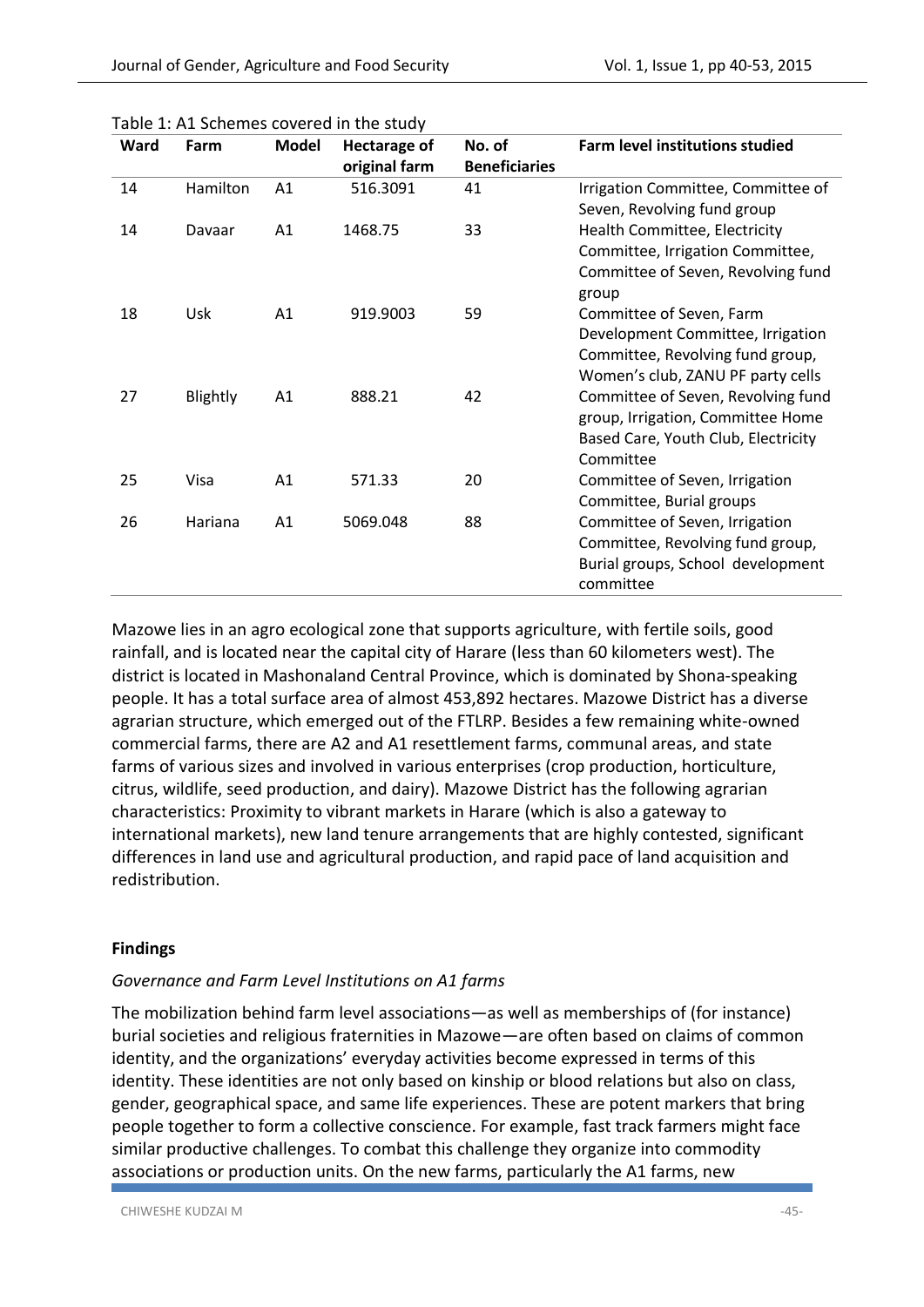governance structures emerged, such as Committees of Seven at each scheme (see below for description). The roles of these committees included listening to the people's grievances, addressing problems, and leading communities. Matondi (2007) argues that an additional role was entirely political; they monitored movements in their area of operation. Some of these committees have been criticized for being political tools and for perpetrating violence (Human Rights Watch, 2004). A1 farmers in Mazowe consist of people from diverse backgrounds in terms of age, wealth, status, profession, gender, and educational and farming qualifications. New farmers are mostly from the nearby Chiweshe communal areas, but a significant number are from urban centers, especially Harare. These farmers face serious agrarian problems in terms of production and marketing as well as social issues such as theft and illness. They try to address these challenges through informal institutions such as development committees, burial societies, school development committees, and farmer groups/clusters (Table 2).

| Type                        | <b>Brief description</b>                                                                           |  |  |  |
|-----------------------------|----------------------------------------------------------------------------------------------------|--|--|--|
| Committee of Seven          | This committee is responsible for governance on A1 schemes and                                     |  |  |  |
|                             | makes important decisions that determine access to communal farm                                   |  |  |  |
|                             | assets. Sabhuku (headman) heads this committee, but the other                                      |  |  |  |
|                             | members are democratically chosen by the plotholders on the farm.                                  |  |  |  |
| <b>Irrigation Committee</b> | Present at farms with irrigation and usually chosen by only those                                  |  |  |  |
|                             | involved with irrigation.                                                                          |  |  |  |
| Development                 | Present at some farms and works independently of the Committee of                                  |  |  |  |
| Committee                   | Seven. However, at other farms the Committee of Seven becomes the<br>ad hoc development committee. |  |  |  |
| <b>Farm Committee</b>       | Present at some farms and works in the same manner as the                                          |  |  |  |
|                             | development committee, but differs in that it has more responsibility                              |  |  |  |
|                             | over other non-developmental issues (such as social conflicts).                                    |  |  |  |
| ZESA/Electricity            | Usually tasked with issues that relate to payment of bills, fixing faults,                         |  |  |  |
| Committee                   | and, in some cases, spearheading applications for connection.                                      |  |  |  |
| <b>Health Committee</b>     | Like most locally-initiated committees, this is chosen by the settlers                             |  |  |  |
|                             | and is responsible for health issues, including HIV and AIDS. There are                            |  |  |  |
|                             | also Home Based Care Committees initiated by Tariro Clinic at Howard                               |  |  |  |
|                             | Hospital.                                                                                          |  |  |  |
| <b>School Development</b>   | Operates in schools in the newly resettled areas.                                                  |  |  |  |
| Committee                   |                                                                                                    |  |  |  |
| Women's clubs               | Women come together once or twice a week to discuss issues that                                    |  |  |  |
|                             | affect them.                                                                                       |  |  |  |
| Youth's clubs               | Mainly organized along sports or church lines.                                                     |  |  |  |
| Revolving savings<br>clubs  | Small groups based on trust in which people pool resources.                                        |  |  |  |
| <b>Burial societies</b>     | Arrangements at scheme level to offer assistance in case of death.                                 |  |  |  |
|                             |                                                                                                    |  |  |  |

| Table 2: Type of farm level institutions |  |
|------------------------------------------|--|
|------------------------------------------|--|

Farm level institutions in Mazowe embody a particular and important form of structural social capital. In many ways they constitute an important asset in farmers' livelihood strategies, and thus are essential to service provision, agricultural development, and poverty reduction. These institutional formations vary greatly in scale, size, effectiveness, democratic content, activities, and degree of inclusiveness and exclusiveness. Such diversity makes it neither possible nor desirable to invoke unitary conceptions of social capital among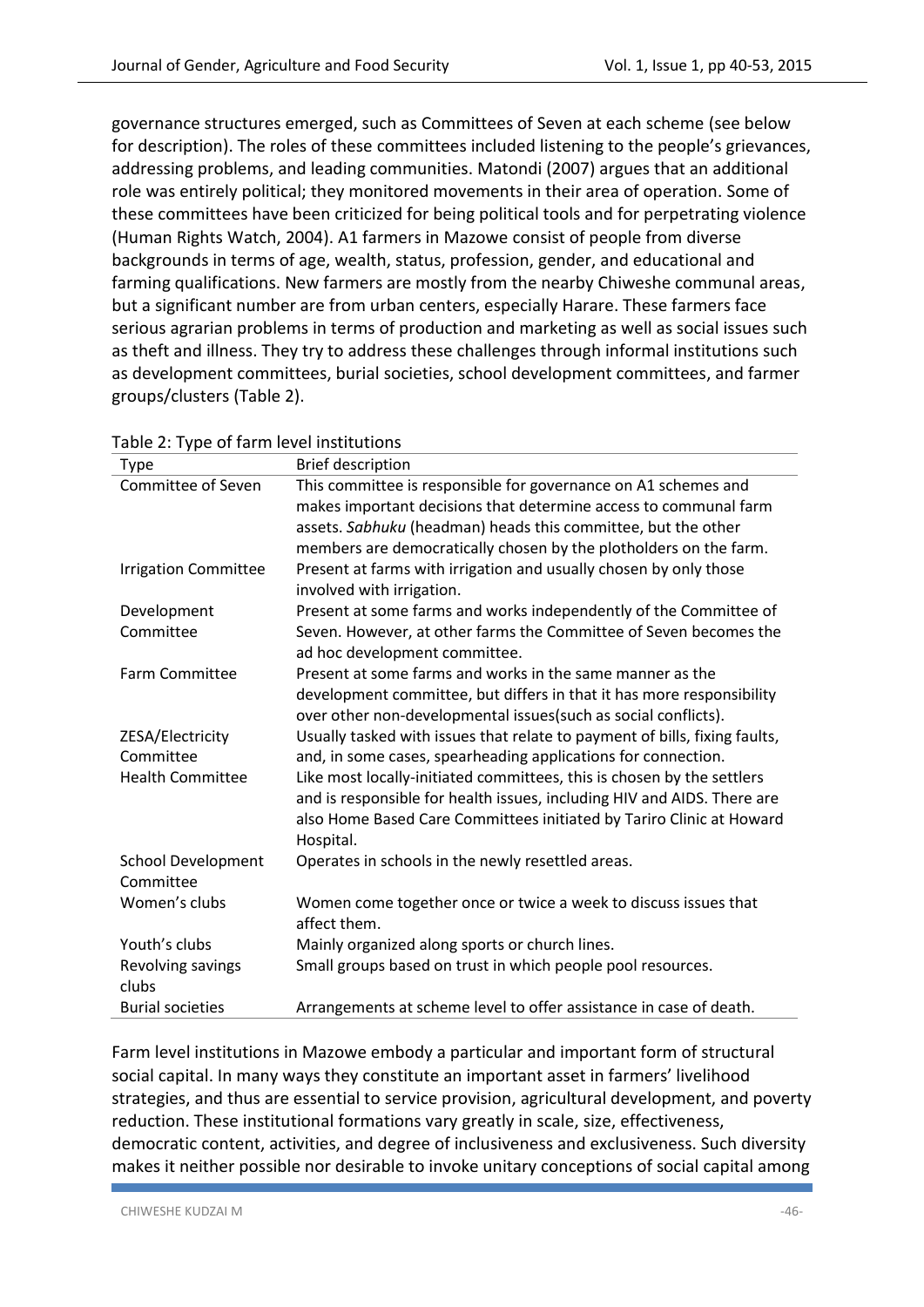fast track farmers. It also cautions us against romanticizing the existence and work of rural organizations. Whilst organizing into institutions allows greater interaction and promotes togetherness among farm dwellers as they work for the collective good it can also lead to exclusion along gender and class lines. Within institutions rules, norms, mores and regulations are affirmed, shared, and policed through various institutional forms that ensure that, despite personal differences, conflicts remain manageable.

## *Women and Farm Level Institutions: Experiences from Mazowe*

Women on A1 fast track farms in Mazowe are a mixture of plot holders (married, single, widowed), "small houses" (women who are in extramarital affairs with farmers and live on the farm while the wife of the plot holder is resident elsewhere- the practice is rampant among A2 farmers but does exist among A1 farmers), daughters and relatives of plot holders, and new and old farm workers. These women are of various ages with different educational, class, religious, ethnic, and even national backgrounds. Their interests and their experiences are so diverse that it is neither possible nor desirable to talk of women as a single, homogenous unit. These diverse characteristics in many ways shape the relationships established by women on the fast track farms. Gender is an important associational category which often separates men and women into different groups and positions. There are roles and positions that are generally considered to be within the male domain. For example, there are very few female *sabhuku* (headman) or treasurers in the Committees of Seven. Overall, the gendered division of labour relegates women from the public sphere to the private sphere. One participant noted that "it is not proper for a woman to lead where there are men. We feel that women should give men their proper place and let them lead" (Interview, Mazowe 3 March 2010). Women thus largely defer to men in the public sphere because of cultural gender roles.

It is important to note that women's interests are never considered in meetings at the farm level. As one woman at Blightly Farm noted, "*tinongouya kuma meeting asi zvichemo zvedu hazvinzwike. Ukada kutaurisa unonoona moto kumba nababa*" ("We just come to meetings but our issues are never considered. If we talk our husbands will be angry with us," Interview, Mazowe 15 March 2010). Culturally among the Shona, women are not entitled to talk when men are around. It is men who are the leaders and fathers who make welfare decisions for everyone. Fieldwork focus groups were separated by gender in order to allow women to speak freely. In the focus group discussions, women indicated that sometimes they had better ideas than men but there was no space for them to express them. They also complained that women do most of the agricultural work (including both economic production and social reproduction) but have little control over the proceeds from that work. Agendas at meetings never raise specific issues pertinent to women, even on the few farms that have women as *sabhuku* (headman). According to a female *sabhuku* (headman), "the meetings are rarely about what women want because they are for all farmers. Men speak mostly and issues that men propose carry the day, even if I am the *sabhuku* (headman) there is very little you can do when men dominate meetings" (Interview, Mazowe 6 March 2010). This highlights how even when women have positions of power men still use their cultural power to dominate public spaces.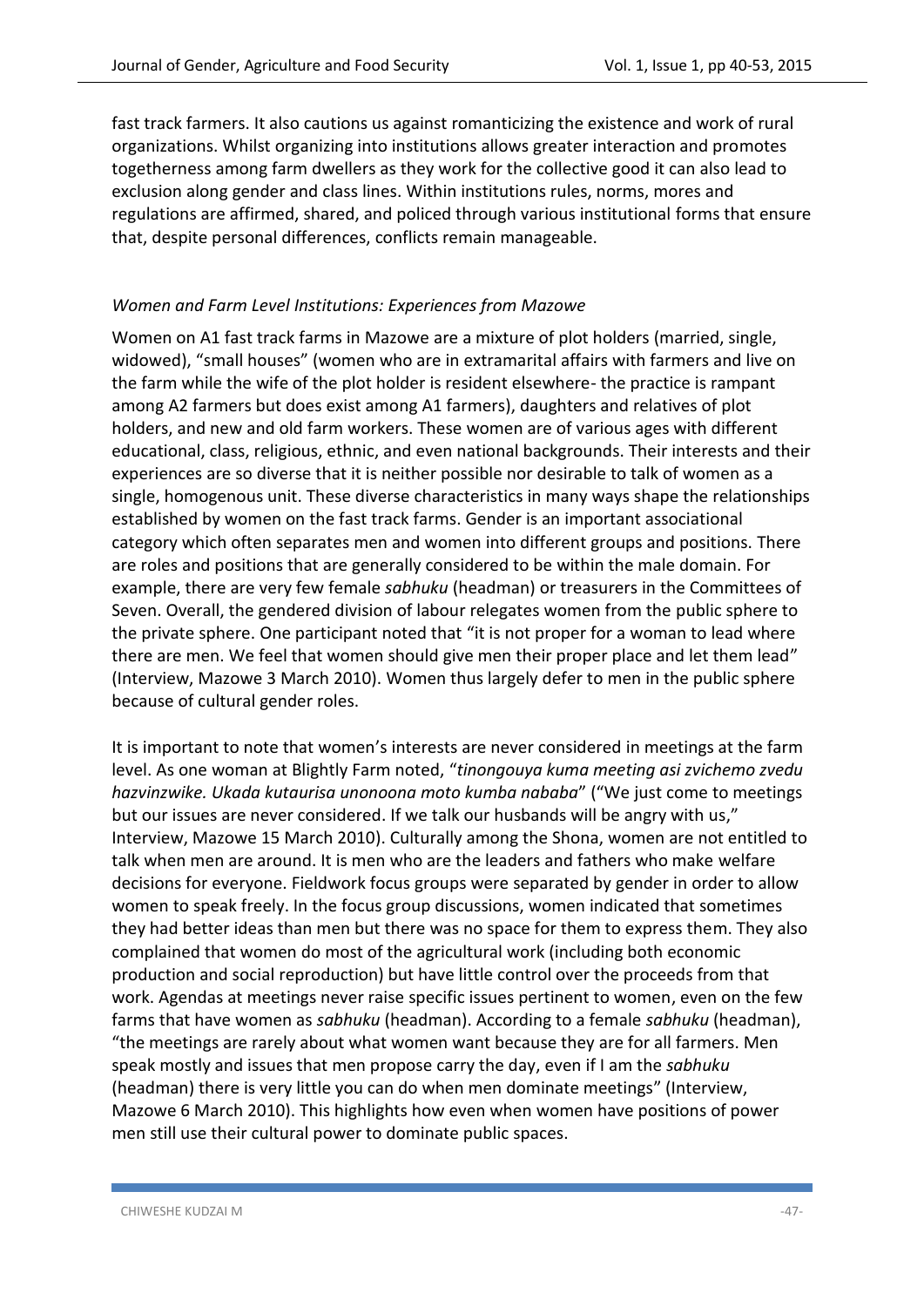The institution of *sabhuku* (headman) in its traditional sense is known as a hereditary position through the patriliny. In the case of the new resettlement areas (where the institution has been adopted and modified), it has created an opportunity for women to be part and parcel of "new traditionalism". Traditional chiefs, as the vanguard of Shona patriarchal customs, were at the forefront in Mazowe in appointing women to positions that had been previously male-dominated. The number of female *sabhuku* (headman) remains very low when compared to their male counterparts, and having women who are *sabhuku* (headman) has not translated into more (let alone equal) attention at farm level to issues that concern women. Meetings and decisions are made in a gender-blind manner without any regard for the specific challenges facing women. One female *sabhuku* (headman) at Kia Ora farm complained that some farmers were disrespecting her because she was a woman. The selection of women appears as a progressive move that increases the inclusion of women in key governance structures in rural Zimbabwe, yet in essence the system still promotes male interest.

In the Committee of Seven, which is the biggest decision-making body at the farm level, women are mostly absent. On the six farms in this study, there was only one woman on each committee (women were responsible strictly for women's affairs). The presence of this female member is a mere window-dressing ploy to make it appear as if women's issues are important. One participant at Davaar noted that, "we have a woman's representative on the committee. She is supposed to ensure our interests are heard but one woman against six men is difficult" (Interview, Mazowe 4 March 2010). There are, however, examples in Mazowe of women gaining influential positions in farm level institutions. One notable example is the all-female Committee of Seven at Selby Farm (which however was not part of the case study). At Blightly Farm the chairperson of the electricity committee is a woman who was chosen by all the plot holders, largely because of her good organizational skills. In male focus groups the participants highlighted that most committees required people who had the time and skills to call for meetings, visit different government/council offices, and command respect. They noted that in their opinion, most women did not have such skills and that most men did not want their wives leaving families behind in order to work on committees. Women are thus excluded from productive and decision-making institutions at the farm level. The general picture is that in most institutions women are only present when a women's representative is required. This means that the interests of women—especially single women—are rarely represented and that these women generally find it difficult to get feedback about the meetings.

However, women do establish and operate their own forms of association. There are institution types which are exclusively organized according to gender or age. Gender-based groups include women's clubs (which exist on most farms in the district). Women in Mazowe have negotiated their own spaces to meet, organize, share, and discuss. These forums are not only gendered (women only) but also class-based. For example, at Blightly Farm there is a women's club at the scheme *Budiriro Kumaruwa* which was planning to embark on a horticultural project. This club excludes farm workers who are viewed as outsiders. A woman at the farm argued that, "farm workers are not part of us. They were left in the compound homes but they are not farmers" (17 March 2010). There is a plethora of women's clubs on A1 farms in Mazowe. Some (such as at Komani Farm) are organised by the ZANU-PF (the main political party in Zimbabwe) Women's League. Such clubs, while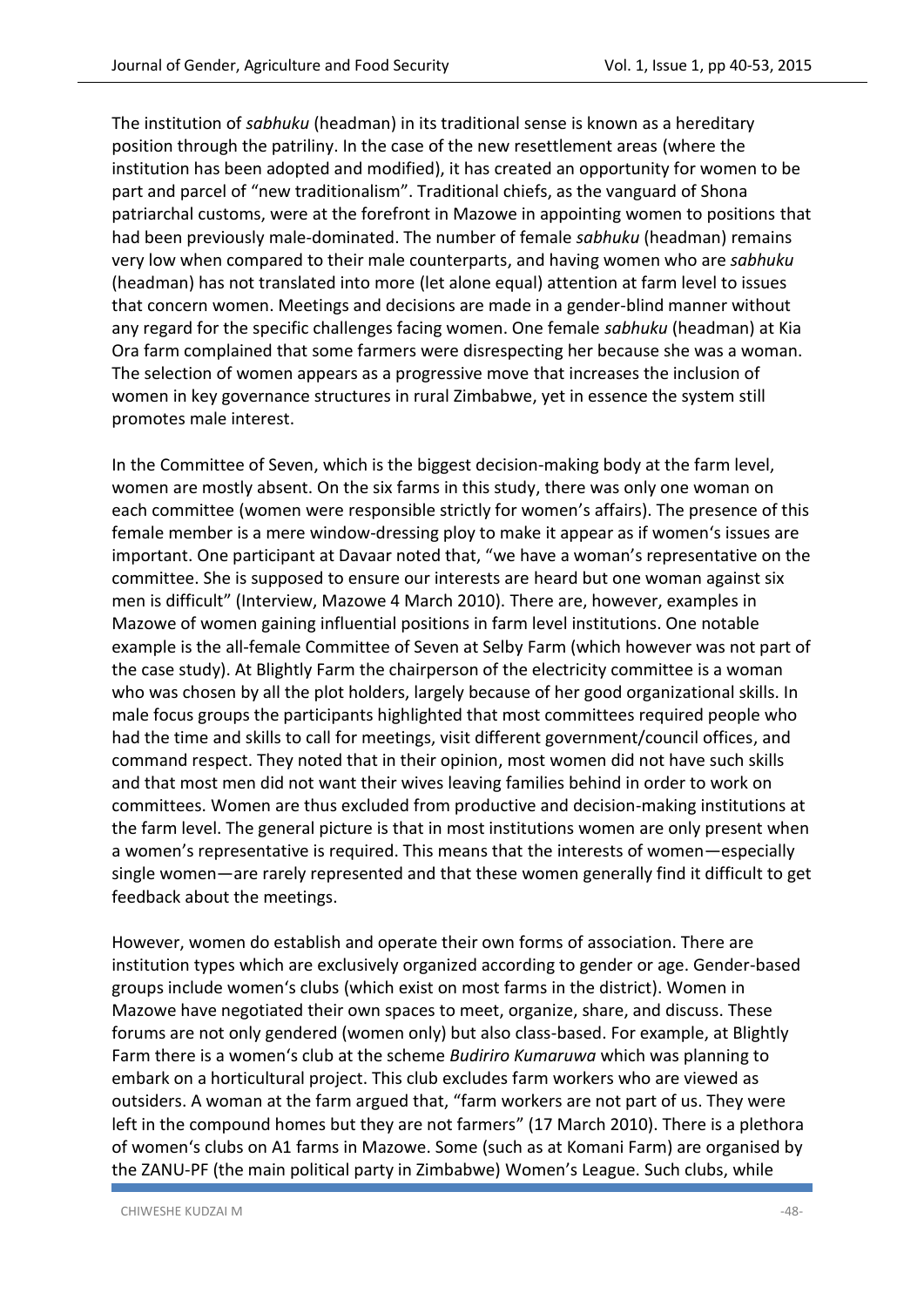politically-based, nevertheless organize women into clubs for sewing, cooking, and other activities. Among the important issues discussed at women's clubs are sexual education, condom use, maternal health, and HIV. Discussions of condom use and sex education can be quite problematic for social relations in rural spaces, yet the discussions rarely challenge the status quo. All of these issues are manifestations of patriarchal definitions of what women are supposed to be doing. These organizations do not question gender relations as they mutate within the fast track farms. Rather, they concentrate on improving the "wife" by enhancing her household skills. Gender relations are rarely contested, and women have found ways to carve out spaces without necessarily upsetting the prevailing patriarchal system.

At Usk Farm there are two groups of women involved in savings. One group is made up of four women and the other has six. Two of these women are plot holders, four are wives of plot holders, and the rest are relatives of plot holders. There are no farm workers involved, mainly because they rarely interact with A1 farmers at a level that can allow trust to develop. Social class is also important, as farm workers might be perceived as unable to afford membership in the groups (membership requires a regular source of income every month to meet the membership fees). This type of group is thus highly exclusive and depends not only on trust but also on access to resources. Another female savings group at Hariana indicated that during 2007, when there was a problem with accessing money in Zimbabwe because of inflation, they resorted to using household utensils or groceries bought from neighboring countries as modes of exchange. Women in patriarchal societies such as the Shona—are mainly relegated to the private domain and men are the ones involved in public transactions involving money. These saving groups challenge this status quo and give women access to positions in which they amass considerable resources. The question nevertheless is whether these women ultimately have control at the household level of the resources they have acquired.

## **Discussion**

#### *Social Capital and Gender: Politics of Belonging on Fast Track Farms*

Identity is at the heart of belonging and an important marker of "who is" and "who is not" a farmer, Zimbabwean, or ZANU-PF supporter on the fast track farms. As such, the restructuring of gender and class configurations are important to understanding how various social actors relate and interact at the farm level. Everyday interaction on fast track farms is shaped by identities that are always under negotiation. Such identities define inclusivity and exclusivity when it comes to group formation and the definition of a "farmer". For example, former farm workers resident in most farm compounds in Mazowe are seen as non-citizens with no rights and are thus excluded from most forms of associational life. Many instances were given of how institutions do not allow farm worker representatives or women's clubs that are not open to female farm workers.

Class and gender interact to delineate who belongs. When trying to understand the situation and experiences of women on fast track farms, we should be careful not to generalize them broadly as farm workers, farmers, wives, or children. These women are classed, aged, ethnicized and nationalized. The intersectionality of experiences is thus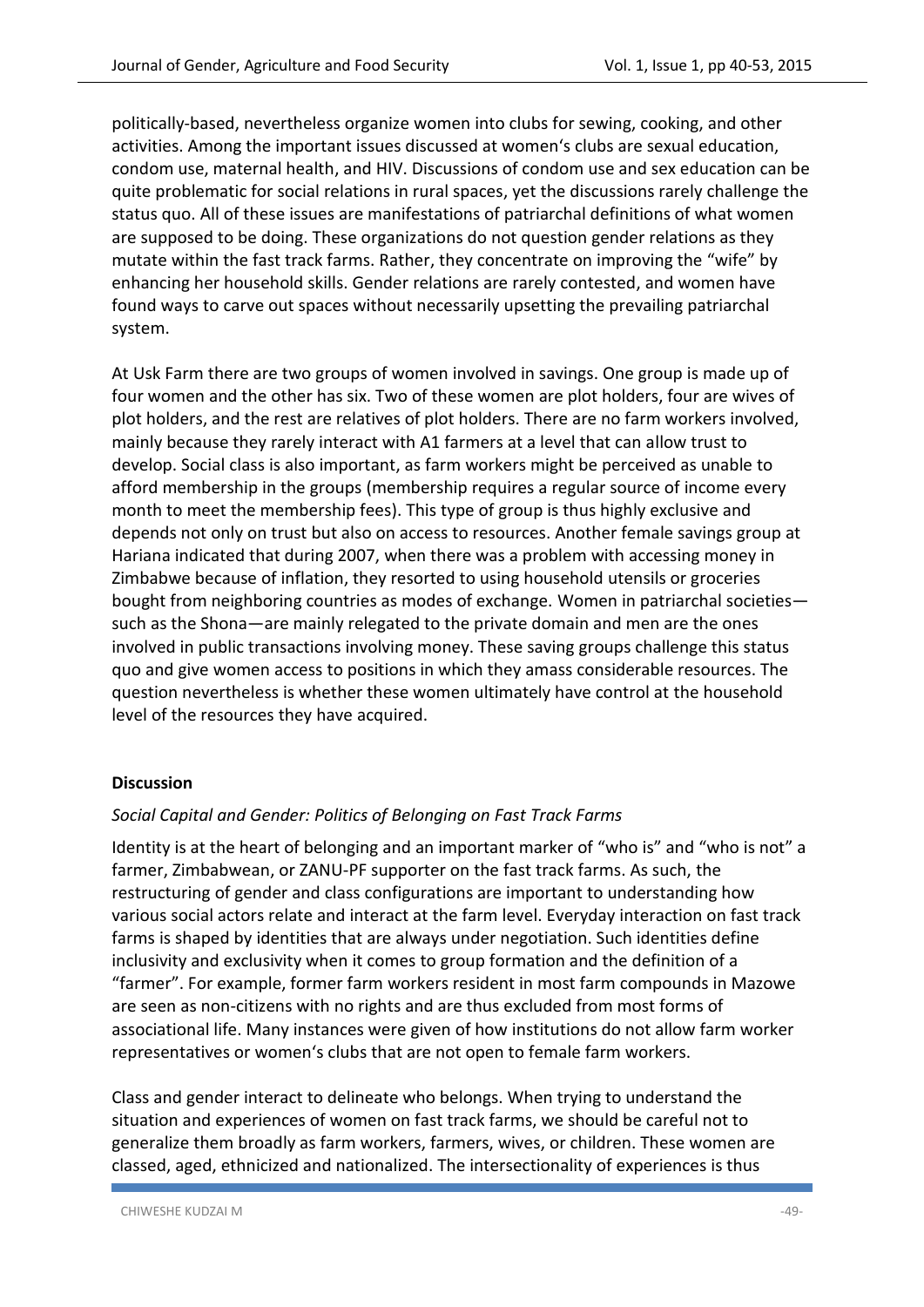necessary to understanding how women within the newly resettled areas are positioned in different social locations. The patriarchal nature of Zimbabwean society has ensured that women remain outside influential decision-making positions. Even as their numbers expand significantly, women representatives cannot automatically be expected to be representative of women. A feminine presence in politics is not the same as a feminist one. Getting more women into decision-making is a worthy project from the point of view of democratic justice, but the real challenge is in institutionalizing gender equity vis-à-vis government policy. The former project—increasing the number of women in politics—is the easiest, and is often mistaken for the latter. This results in the confusion of numerical and strategic representation for women. Women in decision-making positions have in most ways neglected to focus on women's issues. They become representatives of the same system which has placed women at the periphery of all important decisions. Hence, a mere increase in female representation in farm level institutions is not the answer; rather, a systematic way has to be found to place their interests on policy agendas.

Analysis of social capital shows that the concept, while gender blind, can offer an understanding of how institutions produce and reproduce gender inequalities. As Bebbington (2002) notes, the persistent theme of feminist authors is that social capital is not innocent; neither in terms of its place in development discourse nor in its operational forms as networks. Women in Mazowe appear deficient of social capital as a result of discriminatory practices and institutions sustained through men's social capital. Women's organizations are often not recognized as anything but pastimes. They are not regarded as important elements of associational life; most men interviewed criticized them for being "gossip groups". Gender inequalities in resources, power, and rights structure the character of the rules and norms of association between women and between women and men. Structural inequalities are thus enforced via associational forms that promote male dominance in the public sphere and relegate women to the domestic realm. The issue, however, is not a simple dichotomy between male oppressors and oppressed women, but rather entails a multi-layered relationship in which different women and men at different times and in different classes have varying power, control, and status. Women have agency, and there are some who have revolted against the gender order and forced their way into influential positions at the local level. Due to their class, some women on A2 farms are accessing more resources and better services than A1 men. Gender alone cannot explain the variation in people's experiences of resettlement.

## *The Impact of Exclusion on Women's Food Security*

Agriculture is the mainstay of rural livelihoods in Zimbabwe. Food security in rural spaces is thus based on the ability to produce. Production requires access to key productive resources, which include labor, machinery, and water. The exclusion of women from institutional structures at the farm level ultimately affects farms' productive capacities. A1 farmers in Zimbabwe operate in a resource-challenged context in which grassroots institutions become an important asset for survival. The Government of Zimbabwe is not in a position to provide support to A1 farms, meaning these farms have largely depended on their own social and economic resources to build their communities. On most A1 farms, the new farmers inherited farm equipment and buildings, including houses, barns, irrigation equipment, boreholes, grinding mills, and tractors. Access and use of these assets is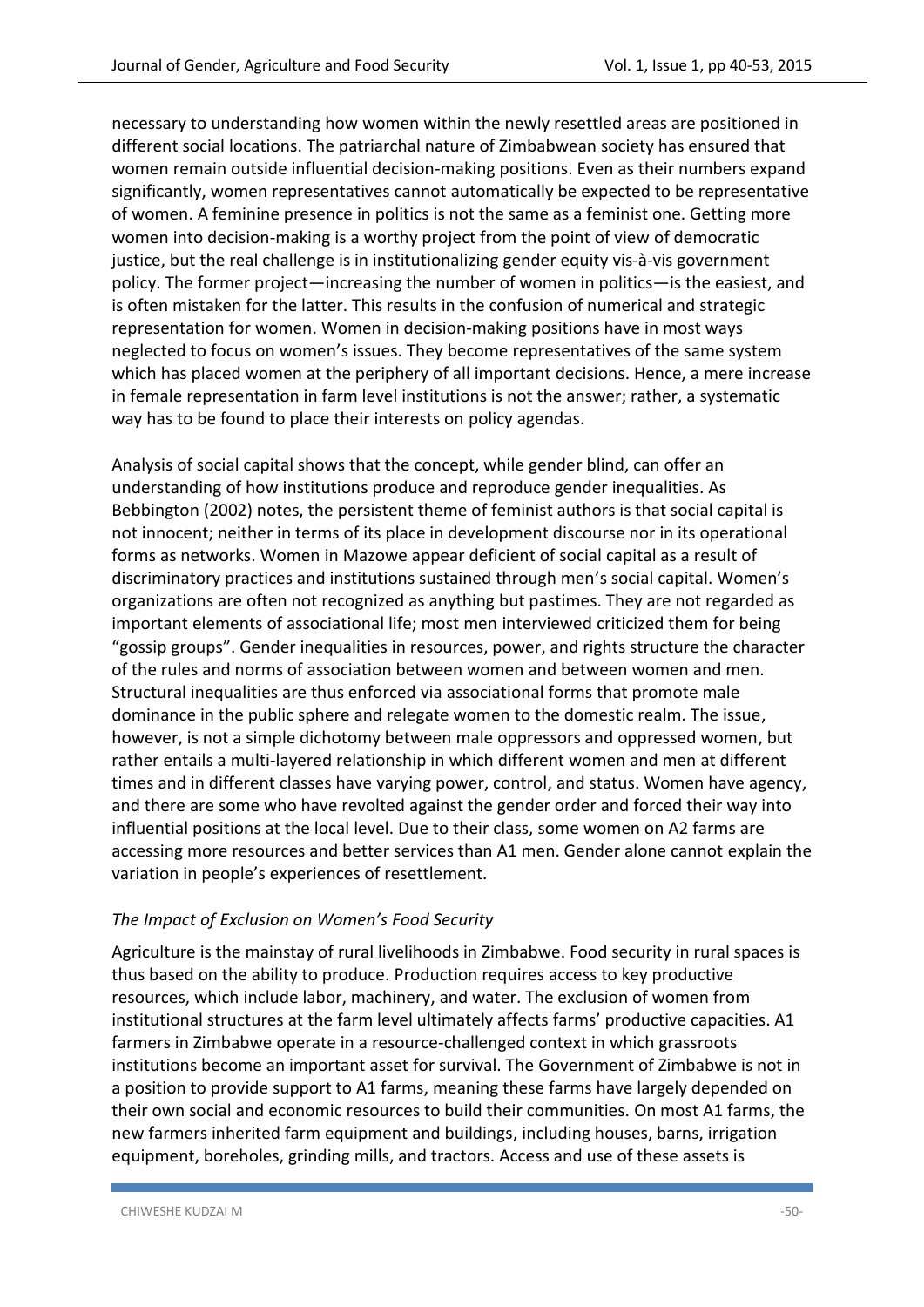managed and controlled by various male-controlled committees. Women (especially in female-headed households) have limited access to these productive assets. They are usually last in line to use farm equipment, which affects production and harvests. Social institutions can thus be discriminatory via formal and informal laws, social norms, and practices that restrict, limit, or exclude women, and these institutions play a critical role in defining and mediating gender relations (and consequently influence rural women's economic and social opportunities). The continued lack of governmental support for A1 farmers has meant the increased importance of social organizing at the farm level. On farms, livelihoods are based on the ability to access inputs, and inputs are mainly accessed through groups. Social capital can thus be exclusionary along gender lines.

## **Conclusion**

Smallholder farmers in newly resettled areas in Zimbabwe are responding to everyday challenges through various forms of novel institutions. This paper has shown how women interact within and without these institutional formations. Using the gendered dimensions of social capital, it provides an analysis of how grassroots organizations in patriarchal settings tend to exclude women. This paper also highlights how age, class, and gender intersect to exclude women from specific productive and decision-making spaces. Women in newly resettled areas are located in different social strata; hence it is important to avoid generalizing them as a monolithic class. It is however clear men dominate social and public lives on the new farms. Women find it difficult to be involved in these institutional formations and thus are excluded from key decision-making processes. This has consequences, specifically for female-headed households' access to communal resources. Access to these resources has a direct bearing on production (and, hence, food security). This paper concludes that, rather than romanticize grassroots organizing, we need to understand how they lead to exclusion and inequality, especially along gender lines. Gender organization is a critical indicator in understanding the power relations involved in community-building and institutional formation. The dominance of men in land possession mirrors their dominance in the social and political spheres of newly resettled areas. Rural leadership and its patriarchal grounding reproduce the male dominance of rural association leadership. Women in most rural institutions are given token positions that are either secretarial in nature or are solely responsible for gender issues. Women-based institutions tend to coalesce at the margins of mainstream rural economic and political systems; they are rarely autonomous and do not espouse any feminist or empowerment ideology.

#### **References**

Bebbington, A. (2002) 'Sharp Knives and Blunt Instruments: Social Capital in Development Studies', *Antipode*, 34(4), pp. 800-803.

Bebbington, A. (2007) 'Social Capital and Development Studies II: Can Bourdieu Travel to Policy?' *Progress in Development Studies,* 7(2), pp. 155–62.

Bourdieu, P. (1986) 'The Forms of Capital'. In: Richardson, J.G. ed. *Handbook of Theory and Research in the Sociology of Education*. New York: Greenwald Press.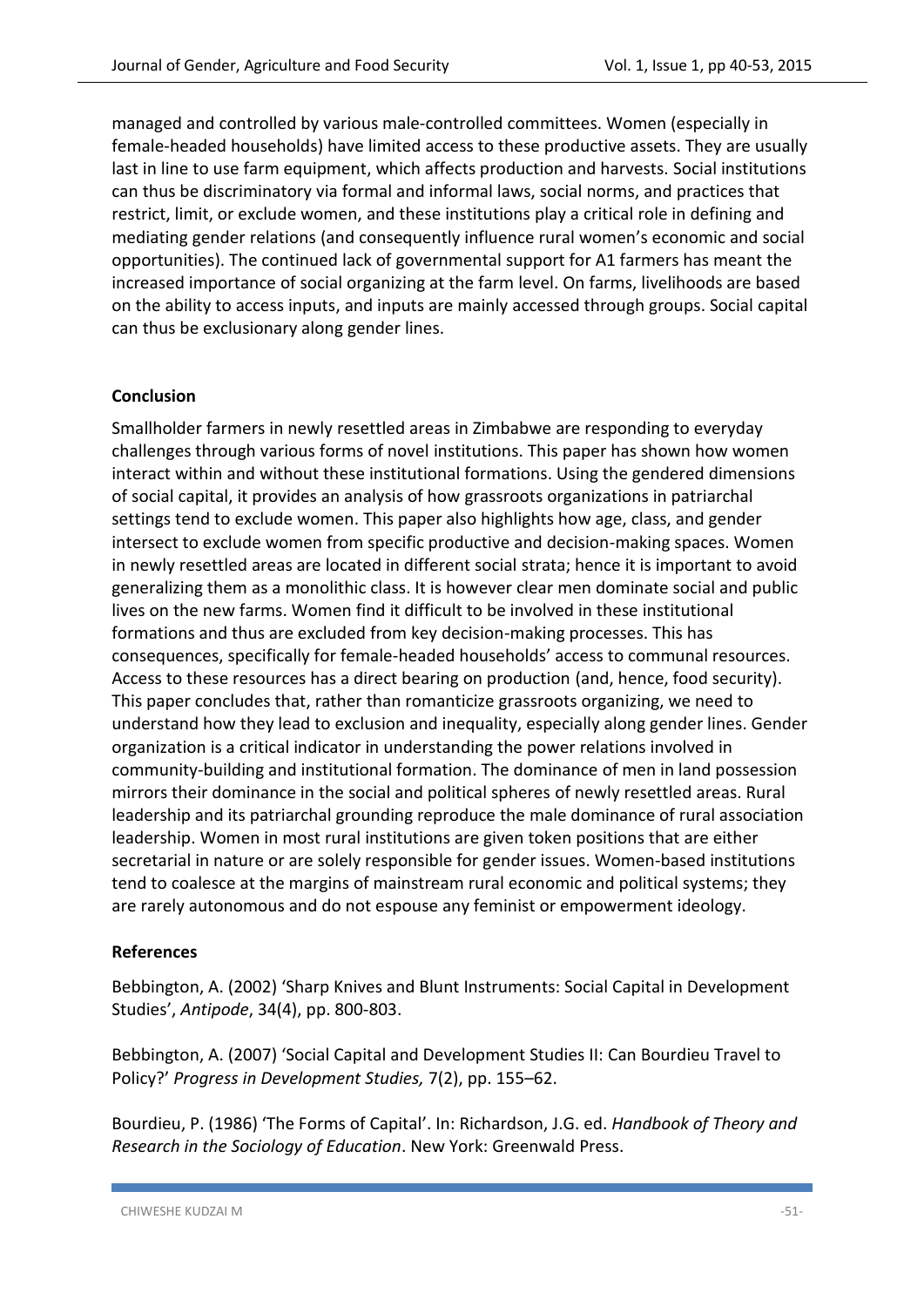Butler, T. and Robson, G. (2001) 'Social Capital, Gentrification, and Neighbourhood Change in London: A Comparison of Three South London Neighbourhoods', *Urban Studies,* 38(12), pp. 2145–2162.

Chaumba, J, Scoones, I., and Woolmer, W. (2003) 'From *Jambanja* to Planning: The Reassertion of Technocracy in Land Reform in South-Eastern Zimbabwe?' *Journal of Modern African Studies,* 41(4), pp. 533–554.

Chingarande, S.D. (2008) 'Gender and the struggle for land equity'. In: Moyo S., *et al.* eds. *Contested Terrain*. Pietermaritzburg: S and S Publishers.

Chingarande, S.D. (2010) '*Gender and Livelihoods in Nyabamba A1 Resettlement Area, Chimanimani district of Manicaland Province in Zimbabwe'*, Livelihoods after Land Reform in Zimbabwe Working Paper 5. Livelihoods after Land Reform Project, PLAAS, South Africa

Chiweshe, M. (2011) *Farm level institutions in emergent communities in post-fast track Zimbabwe: Case of Mazowe District*. Unpublished PhD thesis. Rhodes University, South Africa.

Coleman, J.S. (1988) 'Social Capital in the Creation of Human Capital', *American Journal of Sociology,* 94, pp. 95–120.

Dekker, M. (2004) 'Risk, Resettlement and Relations: Social Security in Rural Zimbabwe', *Tinbergen Institute Research Series No. 331*. Amsterdam: Thela Thesis and Tinbergen Institute.

Goebel, A. (2005) 'Zimbabwe's "Fast Track" Land Reform: What about Women?'*Gender, Place and Culture*, 12(2), pp. 145–72.

Government of Zimbabwe (2002) *The National Gender Policy*, Harare: Government Printers

Human Rights Watch (2002) Fast Track Land Reform in Zimbabwe, *Human Rights Watch,*  14(1), Available at:<http://www.hrw.org/reports/2002/zimbabwe/ZimLand0302.pdf>(23 June 2012)

Masiiwa, M. (2005) 'The Fast Track Resettlement Programme in Zimbabwe: Disparity between Policy Design and Implementation', *The Round Table*, 94(379), pp. 217–224.

Matondi, P.B. (2007) 'Institutional and Policy Issues in the Context of Land Reform and Resettlement Programme in Zimbabwe'. In: Khombe, T. ed. *The Livestock Sector after the Fast Track Land Reforms in Zimbabwe*. Bulawayo: National University for Science and Technology

Matondi, P.B. (2008) 'The Question of Tenure and Land Rights in Newly Areas in Mazowe', *Land and Livelihoods Programme Working Paper*, Harare: Center for Rural Development.